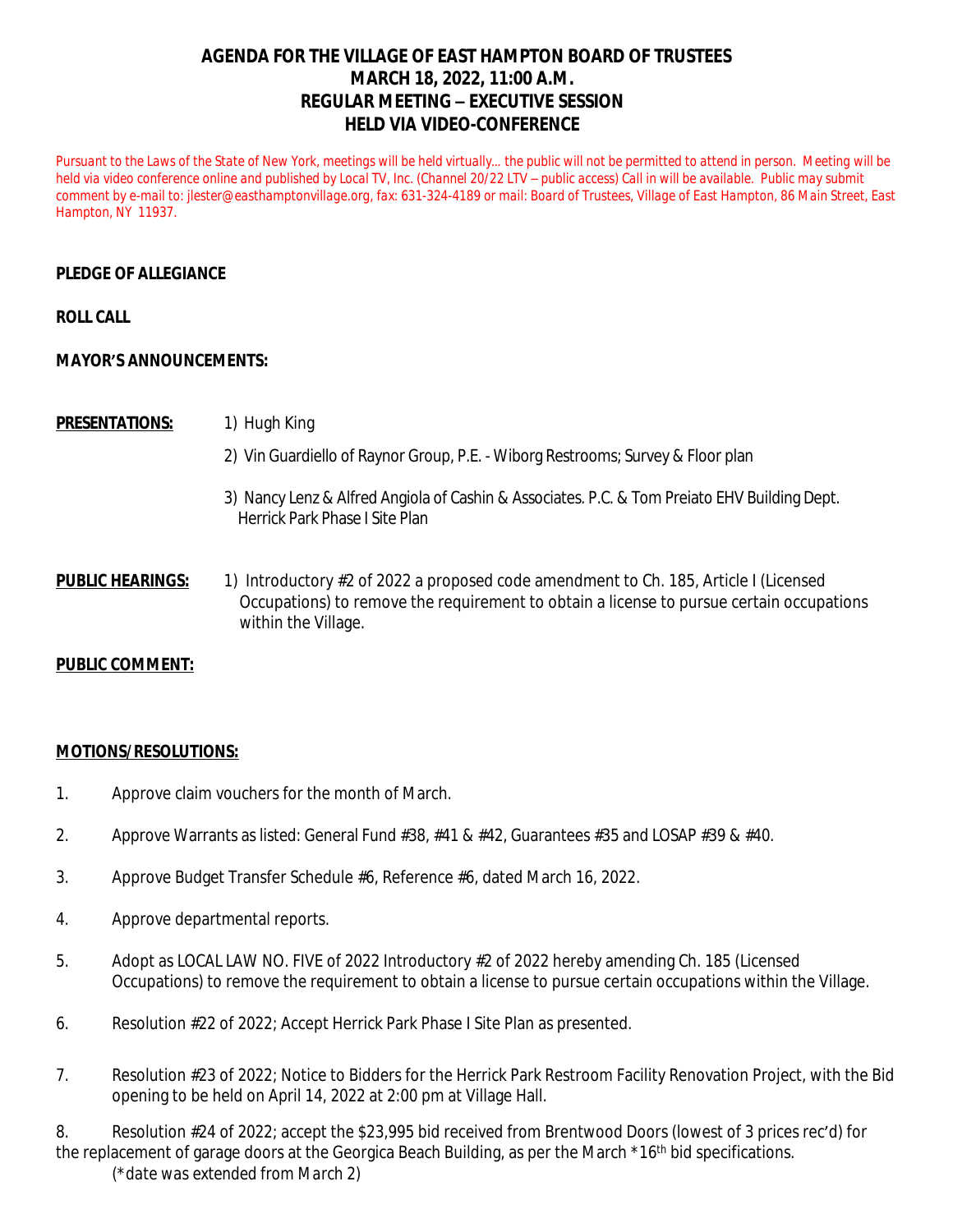- 9. Resolution #25 of 2022; approve the purchase & installation of Air-Conditioning Unit at the Emergency Services Building at cost of \$ 35,299.64 *(Matz-Rightway Heating & A/C as per 2020-2022 Contract*)
- 10. Resolution #26 of 2022; to accept the retirement of Police Sergeant Matthew Bennett, effective March 28, 2022 and authorize the payment of \$232,633.87 for accrued time. (to be paid from the Employee Benefit Leave Fund) on March 31, 2022.
- 11. Resolution #27 of 2022; concerning erroneous real estate taxes paid and refund in the amount of \$1,885.20 due to the Jack Waksal Revocable Trust to representatives Aventine Properties, LLC. (re: SCTM# 301-13-6-6).
- 12. Resolution #28 of 2022; concerning unpaid taxes for the year 2021-2022 to be published in the E. H. Star.
- 13. Resolution #29 of 2022; approve Main Beach lower parking lot paving improvements (sealcoating/crack-filling) by Pave Master at cost of \$26,468 (*as per 11/2021-10/2023 Contract & 3.10.22 memo from D. Collins*)
- 14. Resolution #30 of 2022; approve Cooper Lane paving improvements (infrared pavement patch) by Pave Master at cost of \$10,575.95 (*as per 11/2021-10/2023 Contract & 2.25.22 memo from D. Collins*)

15. Resolution #31 of 2022; approve Cooper Lane paving improvements - (milling & paving) paving by South Fork Asphalt at cost of \$4,480 (off E.H. Town Contract) and \$700 for rental for rental of milling machine. *(please refer to 2.25.22 memo from D. Collins)*

16. Resolution #33 of 2022; deem surplus and approve disposal of 4 Microsoft Surface Pro tablets from the Ambulance Association and one APC Battery Module from the Police Dept (please refer to memos from Police and Ambulance Chiefs)

17. Resolution #34 of 2022; approve 2021 list of EHV Ambulance Assoc. volunteers who have met the requirements & qualified for 1 year of service award credit.

- 18. Resolution #35 of 2022; accept new members of the Ambulance Association, effective February 22, 2022: Amanda Thompson and Theodore Weinrib (*please refer to Feb. 22nd memo from Ambulance Chief Grabowski)*
- 19. Resolution #36-2022; accept status change to exempt for Ambulance Association member Lisa Hopkins, effective February 14, 2022 (*please refer to Ambulance Chief Grabowski's February 16th email*)
- 20. Resolution #37 of 2022; to accept status change to inactive exempt for listed Fire Dept. members *(as per Chief Turza's March 2nd memo):* Ernest Vorpahl, effective 02.02.2022 Nicholas Kochanasz, effective 02.09.2022 Joanne O'Brien, effective 02.14.2022
- 21. Resolution #38 of 2022; concerning erroneous real estate taxes paid and refund in the amount of \$14,241.60 due to the Candy Realty Inc. to representatives Koeppel, Martone & Leistman, LLC. (re: SCTM# 301-03-05-001.1).
- 22. Resolution #40 of 2022; Approve Lt. Brown and PSD2 Turza attending a March 28-29 Frontline/Firematic Factory pre-construction conference for the Command Vehicle in Tampa, Fl., as per Chief Tracey's March 8<sup>th</sup> memo.
- 24. Resolution #41 of 2022; Authorize the Village Administrator to execute NYS DEC applications, re: the well at Main Beach.